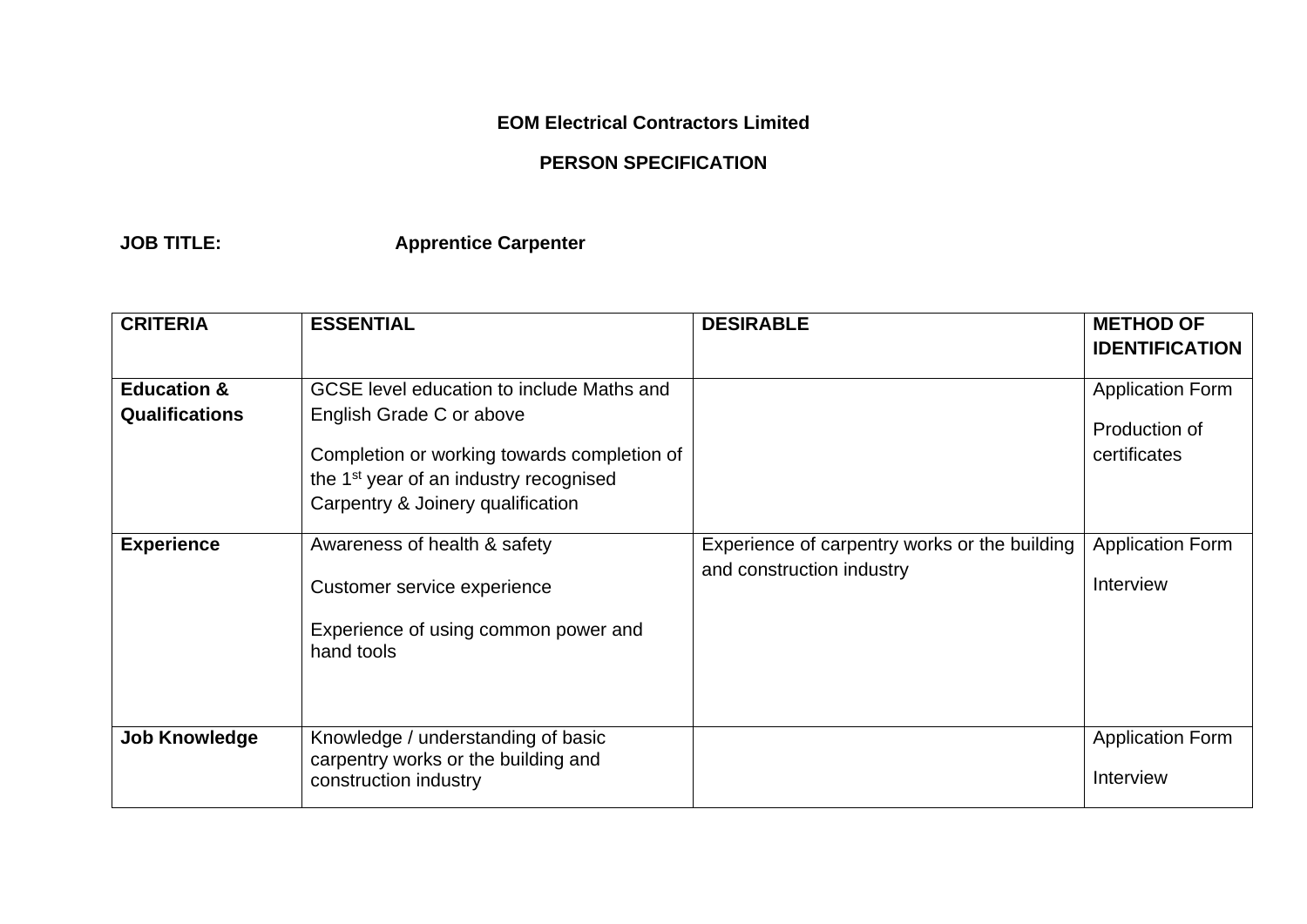|                                          |                                                                                                                                                                                                                                                                                                                                                                                                                                                                                                                                          |                                                                                                                                                     | <b>Test</b>                          |
|------------------------------------------|------------------------------------------------------------------------------------------------------------------------------------------------------------------------------------------------------------------------------------------------------------------------------------------------------------------------------------------------------------------------------------------------------------------------------------------------------------------------------------------------------------------------------------------|-----------------------------------------------------------------------------------------------------------------------------------------------------|--------------------------------------|
| <b>Competencies and</b><br><b>Skills</b> | Methodical with excellent attention to detail<br>Ability to communicate clearly, confidently<br>and politely<br>Ability to build constructive and honest<br>partnerships with customers, colleagues and<br>suppliers<br>Ability to complete paperwork (to include<br>timesheets, job paperwork) accurately and to<br>a high standard.<br>Demonstrates commitment to customer<br>service in all activities.<br>Demonstrates ability to work independently<br>and on own initiative.<br>Demonstrates ability to work as part of a<br>team. |                                                                                                                                                     | <b>Application Form</b><br>Interview |
| <b>Other</b><br><b>Requirements</b>      | Provisional Driving licence and actively<br>learning to drive<br>A commitment to learning, training and<br>development, including attendance at college<br>to complete academic studies as part of the<br>apprenticeship                                                                                                                                                                                                                                                                                                                 | Full Driving licence (max 6 points)<br>Be able to hold conversations in the medium<br>of Welsh (or be prepared to learn) to<br>minimum ALTE Level 1 | <b>Application Form</b><br>Interview |